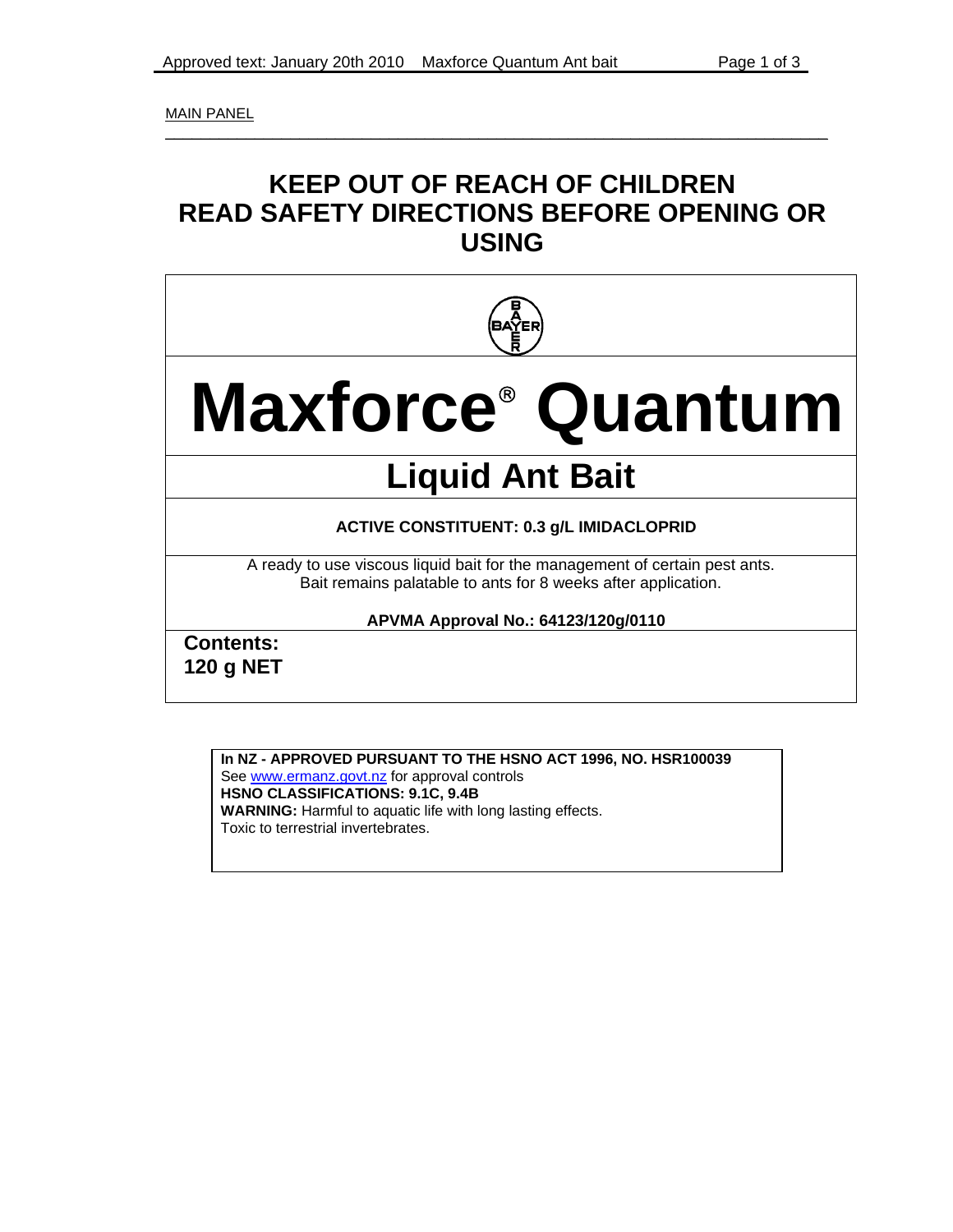#### ANCILLARY PANEL

#### **SAFETY DIRECTIONS**: Wash hands after use.

**FIRST AID:** If poisoning occurs, contact a doctor or Poisons Information Centre (Phone Australia: 13 11 26; New Zealand 0800 764766).

**\_\_\_\_\_\_\_\_\_\_\_\_\_\_\_\_\_\_\_\_\_\_\_\_\_\_\_\_\_\_\_\_\_\_\_\_\_\_\_\_\_\_\_\_\_\_\_\_\_\_\_\_\_\_\_\_\_\_\_\_\_\_\_\_\_\_\_\_** 

#### **STORAGE AND DISPOSAL:**

Store in the closed, original container in a dry, cool, well-ventilated area out of direct sunlight. Dispose of empty packaging by wrapping in paper, placing in plastic bag and putting in garbage.

#### **PROTECTION OF WILDLIFE, FISH, CRUSTACEANS AND THE ENVIRONMENT:**

DO NOT contaminate ponds, waterways or drains with the product or used containers.

#### **PROTECTION OF DOMESTIC ANIMALS:**

Do not apply in areas accessible to domestic animals.

#### **MATERIAL SAFETY DATA SHEET**

Additional information is listed in the material safety data sheet.

#### **Exclusion of Liability**

This product must be used strictly as directed, and in accordance with all instructions appearing on the label and in other reference material. So far as it is lawfully able to do so, Bayer CropScience Pty Ltd accepts no liability or responsibility for loss or damage arising from failure to follow such directions and instructions.

Maxforce® is a Registered Trademark of Bayer.

| <b>EMERGENCY CONTACT AUSTRALIA</b>   | <b>EMERGENCY CONTACT NEW ZEALAND</b> |
|--------------------------------------|--------------------------------------|
| <b>FOR 24 HOUR SPECIALIST ADVICE</b> | <b>SPECIALIST ADVICE</b>             |
| IN EMERGENCY ONLY:                   | IN EMERGENCY ONLY DIAL 0800 734607   |
| PHONE 1800 033 111                   | <b>NEW ZEALAND-WIDE</b>              |

Bayer Environmental Science A Business Operation of Bayer CropScience Pty Ltd A.B.N. 87 000 226 022 391-393 Tooronga Rd East Hawthorn, Vic. 3123 Telephone: 03 9248 6888 Technical Enquiries: 1800 804 479 Freecall NZ: 0800 227 012 www.bayeres.com.au

BAR CODE

BATCH NO: DATE OF MANUFACTURE